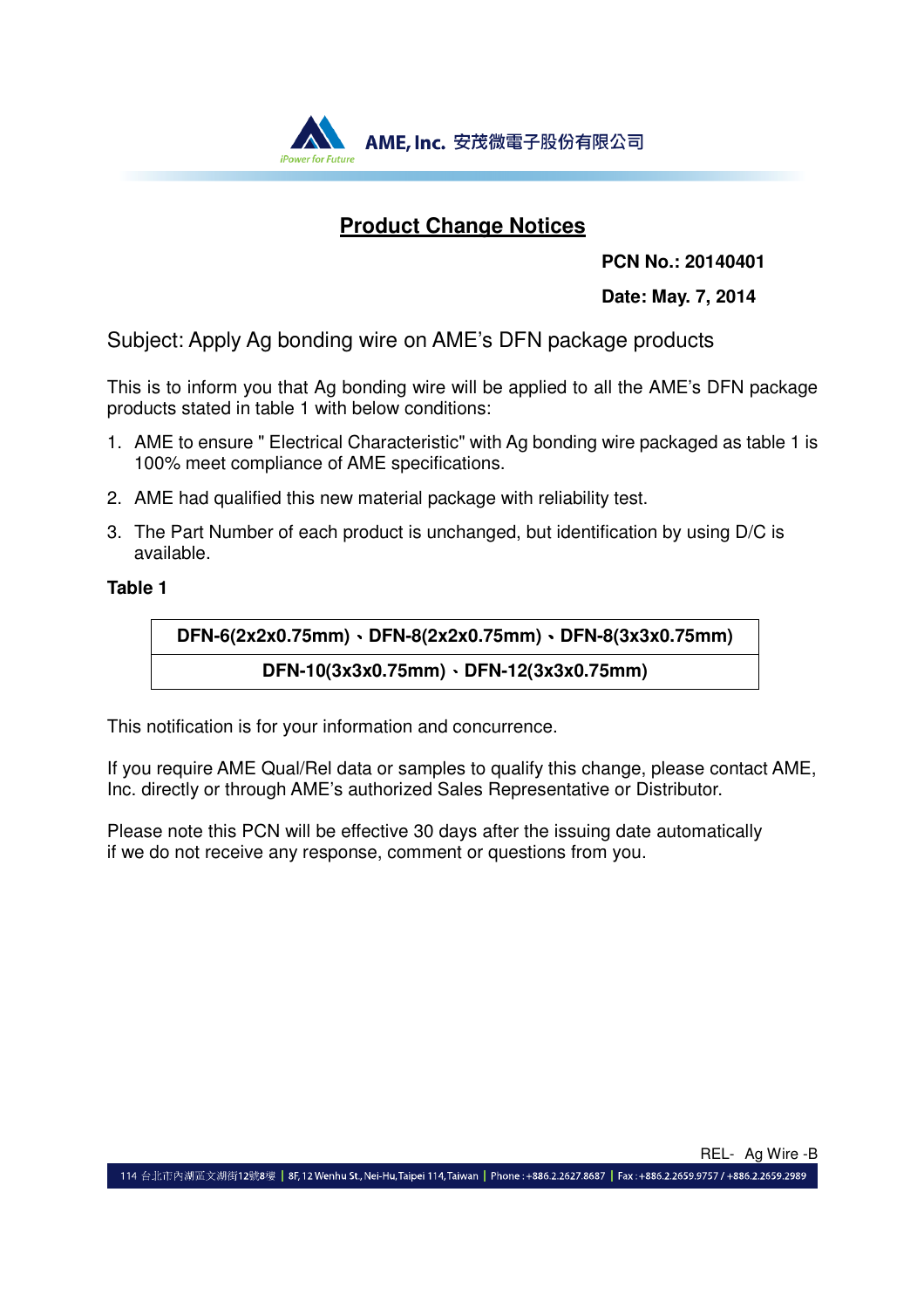

If you have any questions concerning this change, please contact:

## **PCN Originator:**

Name: Jerry Su – Manager, Engineering Department Email: jerrys@ame.com.tw Phone: +886.2.2627.8687 # 2110

#### **Reason of Change:**

Adding Ag bonding wire is to ensure the sufficient material source from supplier.

#### **Qual/Rel Report:**

| <b>Test Item</b> | <b>Method</b>                         | <b>Description</b>                                                  | <b>Result</b>    |
|------------------|---------------------------------------|---------------------------------------------------------------------|------------------|
| <b>HTOL</b>      | MIL-STD-883F 1005.8                   | $T_{STRESS}=125^{\circ}$ C, Duration= 1000hrs Biased                | <b>Pass</b>      |
| <b>MSL</b>       | <b>IPC/JEDEC</b><br><b>J-STD-020D</b> | 30/60 192 hours, IR-reflow 3 cycles<br>Peak Temp. = $260^{\circ}$ C | MSL <sub>3</sub> |
| <b>HTS</b>       | <b>JESD22-A103C</b>                   | 150℃, 1000 hrs                                                      | <b>Pass</b>      |
| THT (85/85)      | <b>JESD22-A101C</b>                   | 85℃,85% RH, 1000hrs, without bias                                   | <b>Pass</b>      |
| <b>PCT</b>       | <b>JESD22-A102C</b>                   | 121°C, 100% RH, 2atm, 168hrs                                        | <b>Pass</b>      |
| <b>TCT</b>       | JESD22-A104D                          | $-65^{\circ}$ C ~ 150 $^{\circ}$ C, 500 cycles, DWELL=15min         | <b>Pass</b>      |
| Solderability    | <b>J-STD-002C</b>                     | Temp.=260°C, Duration=5sec                                          | <b>Pass</b>      |
| IR-reflow        | <b>JESD22-A113F</b>                   | See IR reflow Profile, Perform 3 cycles test                        | <b>Pass</b>      |

REL- Ag Wire -B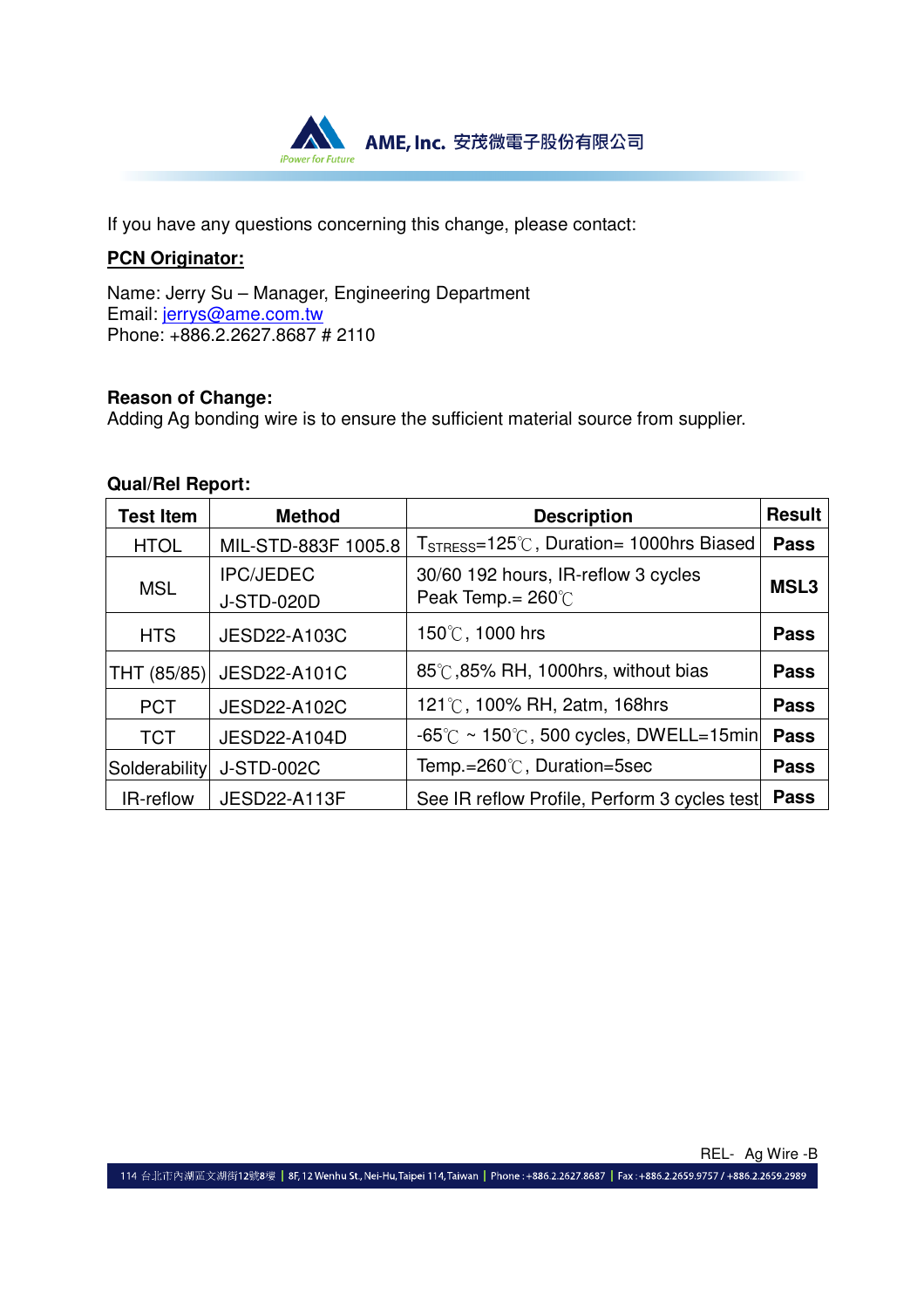

# AME Ag Wire Reliability Report

Packages related to this PCN were shown below :

**DFN-6(2x2x0.75mm)**、**DFN-8(2x2x0.75mm)**、**DFN-8(3x3x0.75mm)**、 **DFN-10(3x3x0.75mm)**、**DFN-12(3x3x0.75mm)**

**Approved by**<br>  $T_{\overline{l}m}$  (tume<br>  $\overline{A}n_{\overline{l}}$   $\overline{C}$   $\overline{l}$ 

Tim Huang **Existence** Eric Chen Quality & Reliability Dept. Quality & Reliability Dept. Manager Supervisor

hen

REL- Ag Wire -B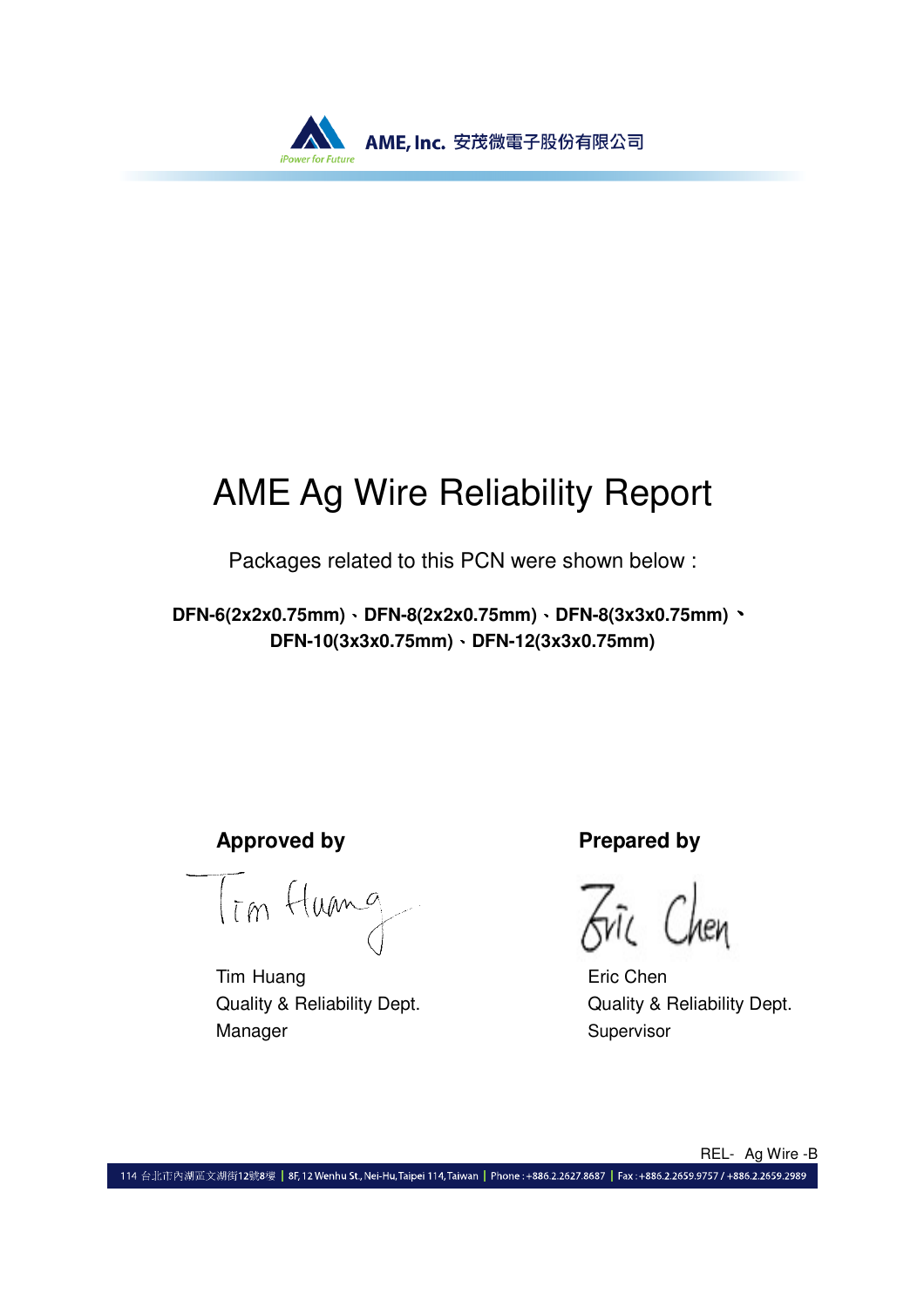

# **Table of Contents**

- **I**、Failures In Time Calculation
- **II**、Product Reliability Test Result
- **III**、Package Reliability Test Result
- **IV**、IR-reflow Test Result

REL- Ag Wire -B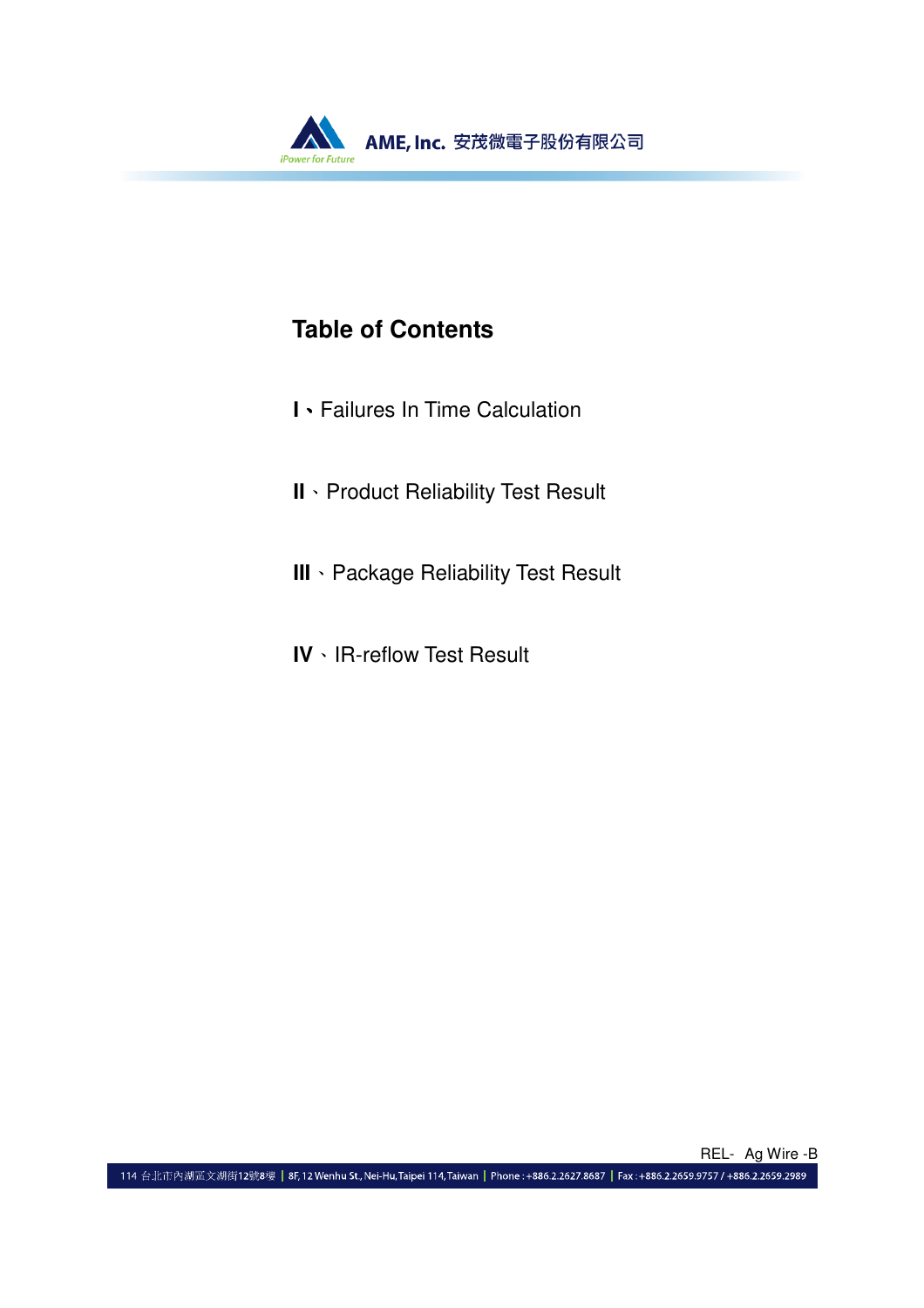

## **I**、**Failures In Time Calculation:**

Use HTOL test information mentioned in section IV, FIT (Failures In Time) can be calculated as below:

 $FIT = (x^2_{(v, CL)} \times 10^9) / (2 \times S \times H \times A_F) = (4.61 \times 10^9) / (2 \times 77 \times 1000 \times 280.59)$ 

=106.69 (pieces per 10 $^9$  hours) @ 40℃ with 90% Confidence Level.

Where  $A_F$  is acceleration factor setting activation energy to 1.0eV as zero failure.

## **II**、**Product Reliability Test Result:**

| <b>Test Item</b> | <b>Test Condition</b>                              | <b>Sample Size / Failures</b> | <b>Result</b> |
|------------------|----------------------------------------------------|-------------------------------|---------------|
| <b>HTOL</b>      | ${\sf T}_{\sf STRESS}\text{=}125\degree\text{C}$ . | $77$ pcs $/ 0$ pcs            | Pass          |
|                  | Duration= 1000hrs                                  |                               |               |
|                  | Biased, Read at                                    |                               |               |
|                  | 168/504/1000 hours                                 |                               |               |
|                  |                                                    |                               |               |

REL- Ag Wire -B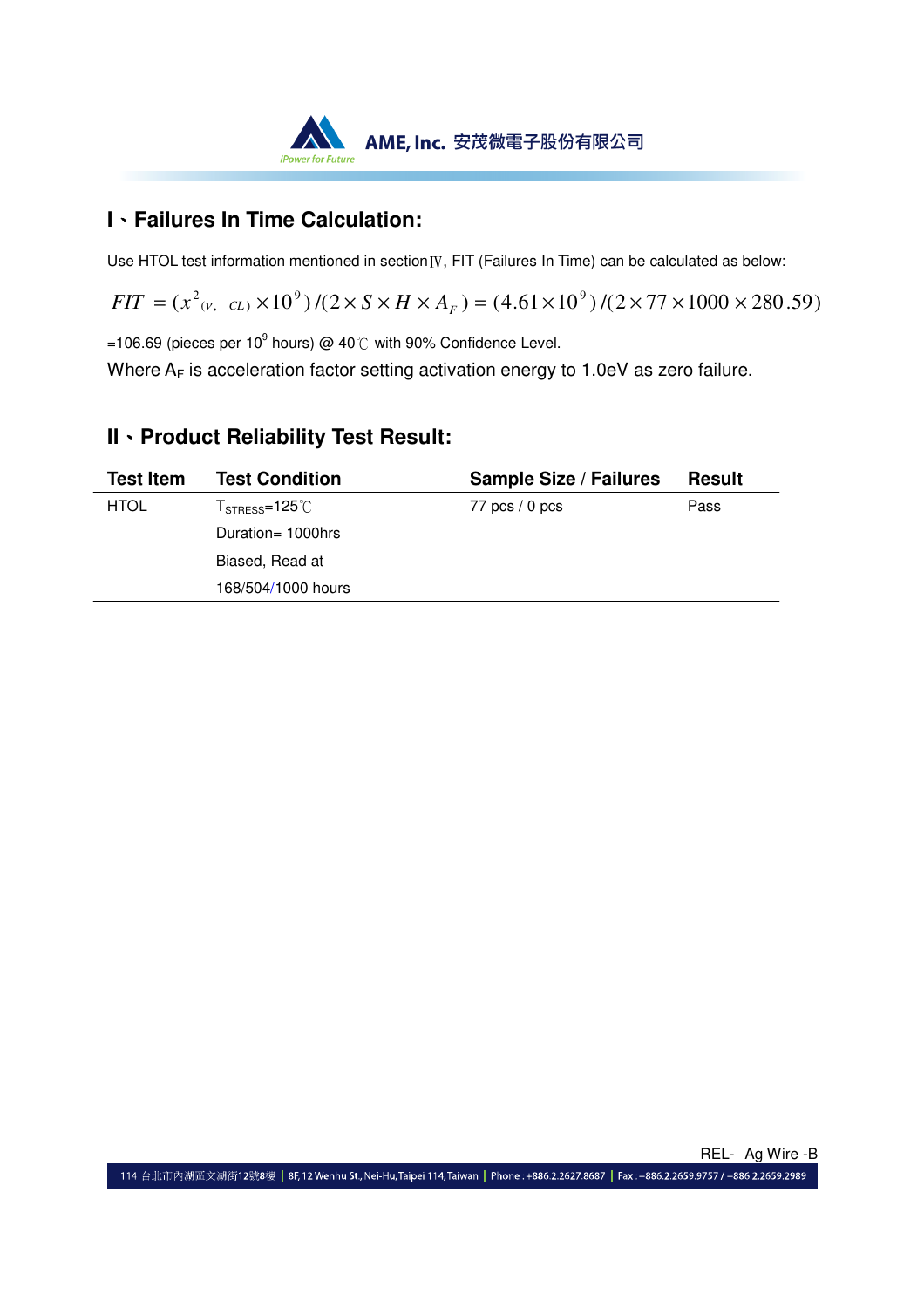

# **III**、**Package Reliability Test Result:**

| <b>Test Item</b> | <b>Test Condition</b>              | <b>Sample Size / Failures</b> | <b>Result</b> |
|------------------|------------------------------------|-------------------------------|---------------|
| <b>MSL</b>       | 30/60 192 hours                    | 22 pcs $/ 0$ pcs              | Level 3       |
|                  | IR-reflow 3 cycles                 |                               |               |
|                  | Peak Temp. = $260^{\circ}$ C       |                               |               |
|                  | IPC/JEDEC J-STD-020D               |                               |               |
| <b>HTS</b>       | Precondition <sup>NOTE 2</sup>     | 77 pcs / 0 pcs                | Pass          |
|                  | Temp.= $150^{\circ}$ C             |                               |               |
|                  | Duration=1000 hours                |                               |               |
|                  | Unbiased, Read at                  |                               |               |
|                  | 1000 hours                         |                               |               |
| <b>THT</b>       | Precondition <sup>NOTE 2</sup>     | 77 pcs $/ 0$ pcs              | Pass          |
|                  | Temp.=85℃, R.H.=85%                |                               |               |
|                  | Duration=1000 hours                |                               |               |
|                  | Unbiased,                          |                               |               |
|                  | Read at 1000 hours                 |                               |               |
| <b>PCT</b>       | Precondition <sup>NOTE 2</sup>     | 77 $pcs/0$ pcs                | Pass          |
|                  | Temp.=121℃, R.H.=100%              |                               |               |
|                  | 15PSIG, Unbiased                   |                               |               |
|                  | Duration=168 hours                 |                               |               |
|                  | Read at 168 hours                  |                               |               |
| <b>TCT</b>       | Precondition <sup>NOTE 2</sup>     | 77 pcs $/ 0$ pcs              | Pass          |
|                  | $-65^{\circ}$ C ~ 150 $^{\circ}$ C |                               |               |
|                  | 500 cycles Unbiased,               |                               |               |
|                  | Read at 500 cycles                 |                               |               |
| Solderability    | Temp.= $245^{\circ}$ C             | $5$ pcs $/ 0$ pcs             | Pass          |
|                  | Duration=5sec                      |                               |               |

**NOTE 2:** 30/60 192 hours + IR-reflow 3 cycles with Peak Temp.= 260℃

REL- Ag Wire -B